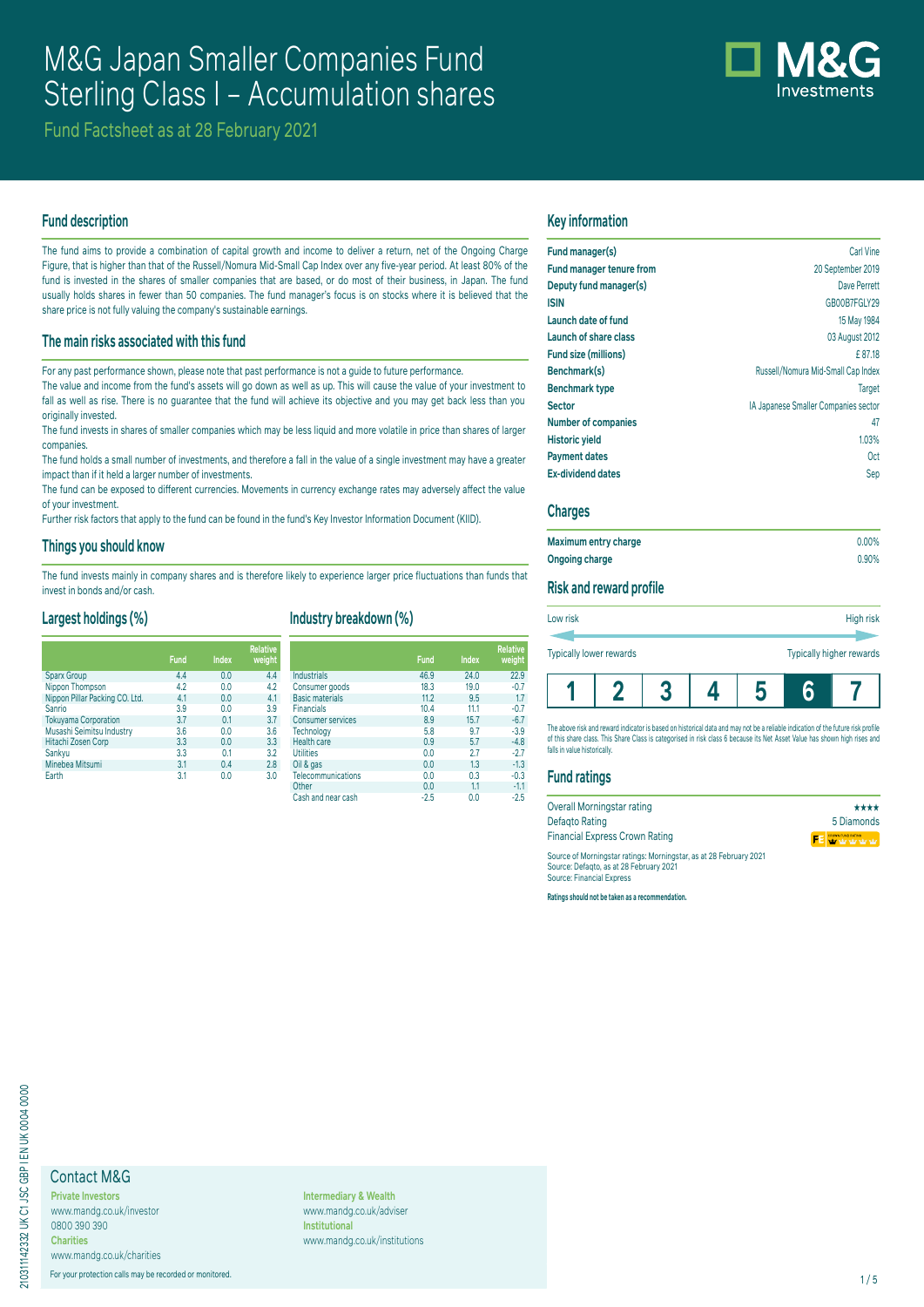# **Fund codes and charges**

|                       |              |                   |                 |                           |                |                       | <b>Minimum</b> | <b>Minimum</b> |
|-----------------------|--------------|-------------------|-----------------|---------------------------|----------------|-----------------------|----------------|----------------|
|                       |              |                   |                 | <b>Share class launch</b> | <b>Ongoing</b> |                       | <i>initial</i> | top up         |
| <b>Share class</b>    | <b>ISIN</b>  | <b>Bloomberg</b>  | <b>Currency</b> | date                      | charge         | <b>Historic yield</b> | investment     | investment     |
| <b>Sterling A Acc</b> | GB0030939002 | <b>MGSJSCALN</b>  | <b>GBP</b>      | 15/05/1984                | $1.30\%$ *     | 0.68%                 | £500           | £100           |
| Sterling A Inc        | GB0030938707 | <b>MGSJSCI LN</b> | <b>GBP</b>      | 15/05/1984                | $1.30\%$ *     | 1.72%                 | £500           | £100           |
| Sterling   Acc        | GB00B7FGLY29 | <b>MGJSCIA LN</b> | <b>GBP</b>      | 03/08/2012                | 0.90%          | 1.03%                 | £500,000       | £10,000        |
| Sterling I Inc        | GB00B62S8P46 | <b>MGJSCII LN</b> | <b>GBP</b>      | 03/08/2012                | 0.90%          | 1.71%                 | £500,000       | £10,000        |
| <b>Sterling R Acc</b> | GB00B731FV44 | <b>MGJSCRALN</b>  | <b>GBP</b>      | 03/08/2012                | 1.15%          | 0.86%                 | £500           | £100           |
| Sterling R Inc        | GB00B7FGMR27 | <b>MGJSCRILN</b>  | <b>GBP</b>      | 03/08/2012                | 1.15%          | 1.71%                 | £500           | £100           |
| Sterling X Acc        | GB0031956682 | <b>MGJSMXALN</b>  | <b>GBP</b>      | 01/10/2002                | $1.30\%$ *     | 0.68%                 | £500           | £100           |
| Sterling X Inc        | GB0031956468 | <b>MGJSMXILN</b>  | <b>GBP</b>      | 01/10/2002                | $1.30\%$ *     | 1.72%                 | £500           | £100           |

Any ongoing charge rigure with "inducates an estimate. The ongoing charge may vary from year to year and excludes portroill transaction costs. The charges are mostly, if not exclusively, the Annual Charge and Charges are o

### **Single year performance (5 years)**

| <b>From</b>                        | 01/03/20 | 01/03/19 | 01/03/18  | 01/03/17 | 01/03/16 |
|------------------------------------|----------|----------|-----------|----------|----------|
| To                                 | 28/02/21 | 29/02/20 | 28/02/19  | 28/02/18 | 28/02/17 |
| Sterling   Accumulation            | 43.0%    | $-8.6\%$ | $-13.8\%$ | $9.7\%$  | 55.4%    |
| Russell/Nomura Mid-Small Cap Index | 16.3%    | $-1.8%$  | $-8.7%$   | 13.0%    | 36.4%    |
| Annual performance 2020 : 5.4%     |          |          |           |          |          |

### **Performance over 5 years**



#### **Past performance is not a guide to future performance.**

rerrormance comparison: The fund is actively managed. The denomiark is a target which the fund's seek to outperform. The index has been chosen as the fund's target denomiark as it dest ferieds the<br>scope of the fund's inves

**Source: Morningstar, Inc and M&G, as at 28 February 2021.** Returns are calculated on a price to price basis with income reinvested. Benchmark returns stated in GBP terms.

Performance charts © 2021 Morningstar Inc., All Rights Reserved. The information contained within: (1) is proprietary to Morningstar and/or its content providers; (2) may not be copied or distributed; and (3) is not warranted to be accurate, complete or timely. Neither Morningstar nor its content providers are responsible for any damages or losses arising from any use of this information.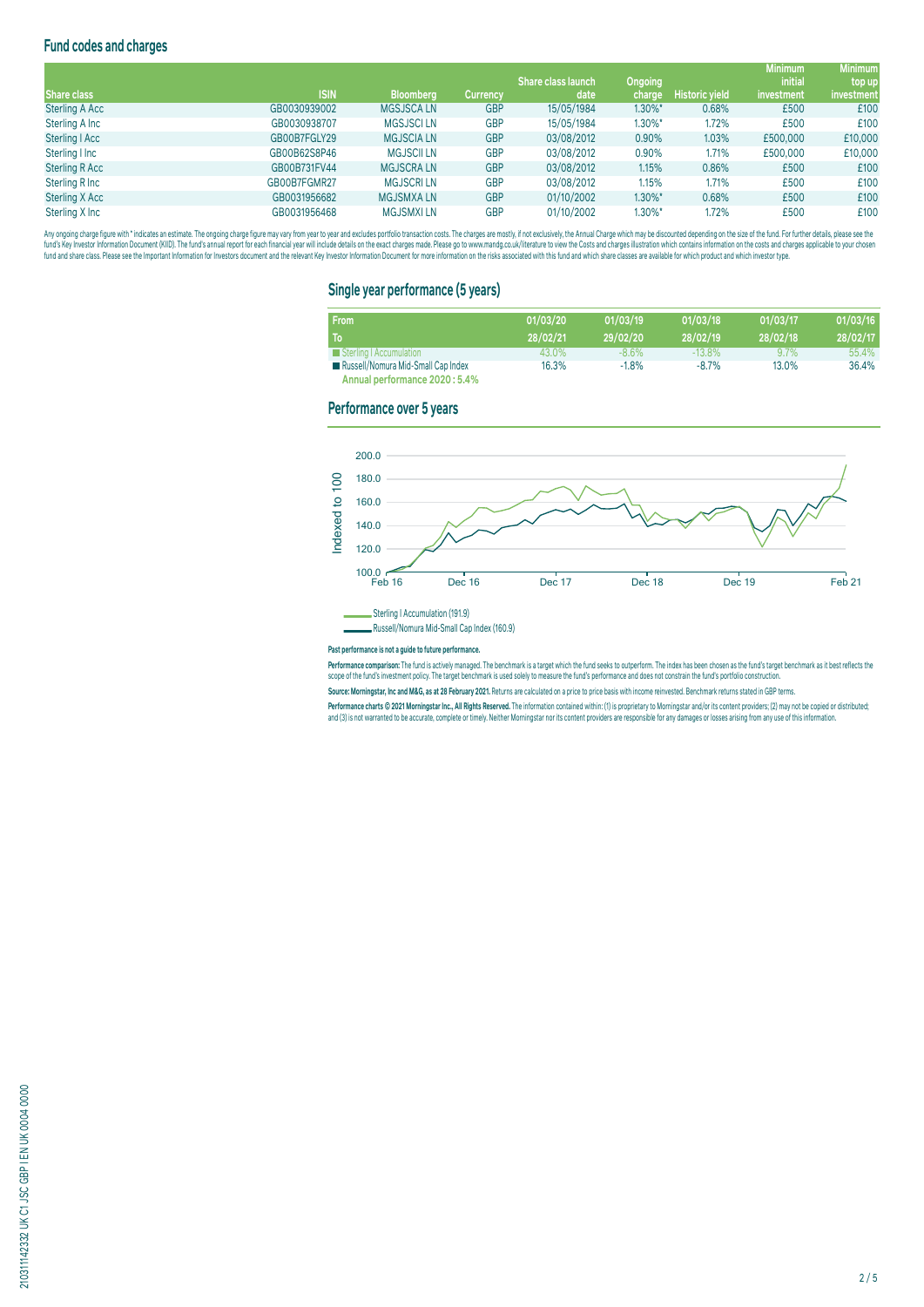### **ESG Integrated funds**



Funds that integrate financially material ESG data into the risk management and decision-making process, as well as our company-wide exclusions (cluster munitions and antipersonnel mines). Some strategies may have some additional ESG exclusions.

# **Approach to responsible investment**

|                                              | Yes | <b>No</b> | N/A |
|----------------------------------------------|-----|-----------|-----|
| <b>ESG integration</b>                       |     |           |     |
| <b>Additional ESG specifications</b>         |     |           |     |
| <b>Exclusions</b>                            |     |           |     |
| Cluster munitions & anti personnel landmines |     |           |     |
| Other exclusions or restrictions             |     |           |     |
| <b>Voting</b>                                |     |           |     |
| Engagement                                   |     |           |     |

Please see glossary for further explanation of these terms.

# **ESG Standard Glossary**

### **Additional ESG specifications:** In the context of M&G, these are funds managed with an explicit ESG objective, outcome or in accordance with specific ESG criteria, and will have a number of minimum exclusions in place.

**Engagement:** Interaction with company management on various financial and non-financial, including ESG, issues. Engagement allows investors to better understand how a company is undertaking its operations and how it is interacting with its stakeholders, as well as advising on and influencing company behaviour and disclosures where appropriate.

**ESG integration:** Describes the explicit and systematic inclusion of Environmental, Social and Governance factors in investment analysis and investment decisions. It underpins a responsible investment approach, and allows investors to

better manage risk and generate sustainable, long-term returns.

**Exclusions:** The exclusion or restriction of investments based on the sector in which they operate, the products or services they provide or for other specific criteria, i.e. they are deemed to be in breach of the United Nations Global Compact principles on human rights, labour the environment and anti-corruption.

**Voting:** As the partial owners of a company, shareholders have the right to vote on resolutions put forward at a company's annual general meeting. These resolutions include the re-election of directors, executive remuneration and business strategy, among others, and may include resolutions put forward by shareholders.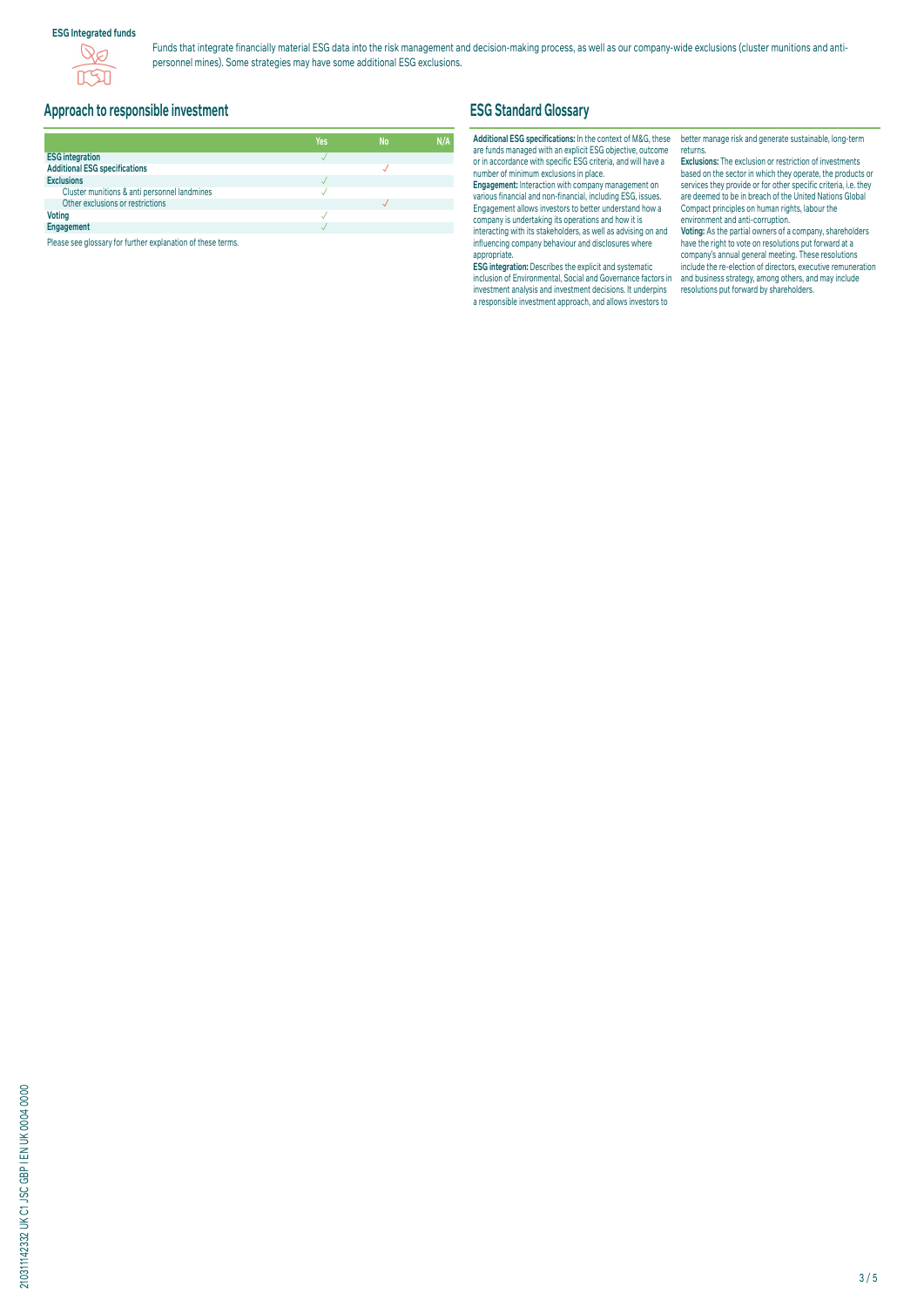**Cash may be held on deposit and/or in the Northern Trust Cash Funds, a range of collective investment schemes.**

The M&G Japan Smaller Companies Fund is a sub-fund of M&G Investment Funds (1).

The Morningstar Overall Rating based on the fund's Sterling Class I shares. Copyright © 2021 Morningstar UK Limited. All Rights Reserved. Ratings should not be taken as recommendation.

This financial promotion is issued by M&G Securities Limited which is authorised and regulated by the Financial Conduct Authority in the UK and provides ISAS and other investment products. The company's registered office i

210311142332 UK C1 JSC GBP I EN UK 0004 0000 210311142332 UK C1 JSC GBP I EN UK 0004 0000